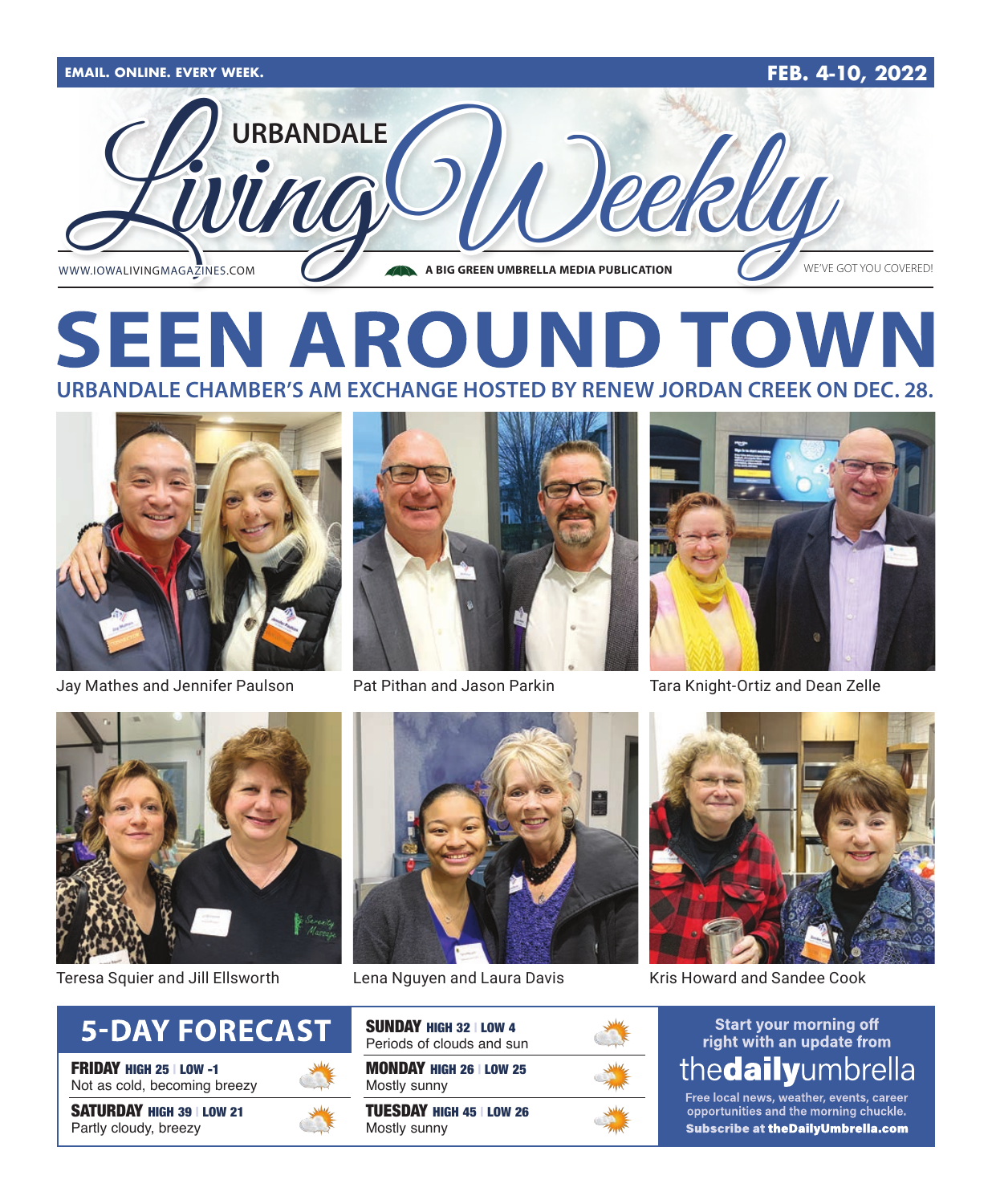FROM THE PUBLISHER

# BREAK OUT THE LONG JOHNS

It's cold outside, and that means one thing  $-$  it's time to break out the long johns.

I recall being a child and staying with family friends on their farm for a few days. The woman of the household was a wonderful lady named Marge, and she told me that we would be making long johns. The brain of this 5-year-old envisioned some sort of sweatshop with sewing machines humming away. I was pleasantly surprised to find out that she and I would be in the kitchen making long donuts with a maple glaze of incredibly sugary frosting. Not too many years later, I learned to also appreciate thermal underwear and its waffle weave texture just as much. Long johns were and continue to be — necessary clothing in the winter weather of northern Iowa, and they were effective sweat-soaker-uppers worn under the then-legal, plastic "sauna suits" we wrestlers wore when trying to make weight.

Even in my suit-and-tie days out of college, I was known to wear long johns. While in a meeting at The Des Moines



Register where we were all seated in chairs in a circle, I could see my coworker Shannon laughing at me from across the room. With my legs crossed at the knee, I leaned forward and tried mouthing, "What's so funny?" She kept laughing. Shannon could see that I was becoming irritated with her, and she finally blurted out, "Quit being such a jerk. I am just laughing at your long underwear that I can see from your suit pant leg." Laugh all you want, Shannon. I was toasty warm.

Maybe you wonder where the term "long johns" came from. Some say it began with soldiers in World War II who donned the thermal underwear, but the words appeared many years

prior. According to a story in the Summit (Colorado) Daily, the invention of long johns is credited to John Smedley in the English town of Matlock in Derbyshire. Smedley manufactured the clothing on the premises of his Lea Mills in the late 18th century, the story says. The name "long johns" supposedly refers to American boxer John L. Sullivan, who reigned as the heavyweight champion from 1882-1892.

So now you know. The next time you slip into some long johns, you can think of John Smedley and John L. Sullivan. And the next time you eat a delicious maple-glazed long john donut, you can think of me.

Have a great week, and thanks for reading.  $\blacksquare$ 

### **Shane Goodman**

President and Publisher



Big Green Umbrella Media shane@dmcityview.com 515-953-4822, ext. 305

#### **A publication of Big Green Umbrella Media, Inc.**

**Address:** 8101 Birchwood Court, Suite, D, Johnston, IA 50131 **Website:** www.iowalivingmagazines.com

**News contact** Tammy Pearson 515-953-4822, ext. 302 tammy@iowalivingmagazines.com

**Advertising contact** Jolene Goodman 515-326-0082 jolene@iowalivingmagazines

**URBANDALE**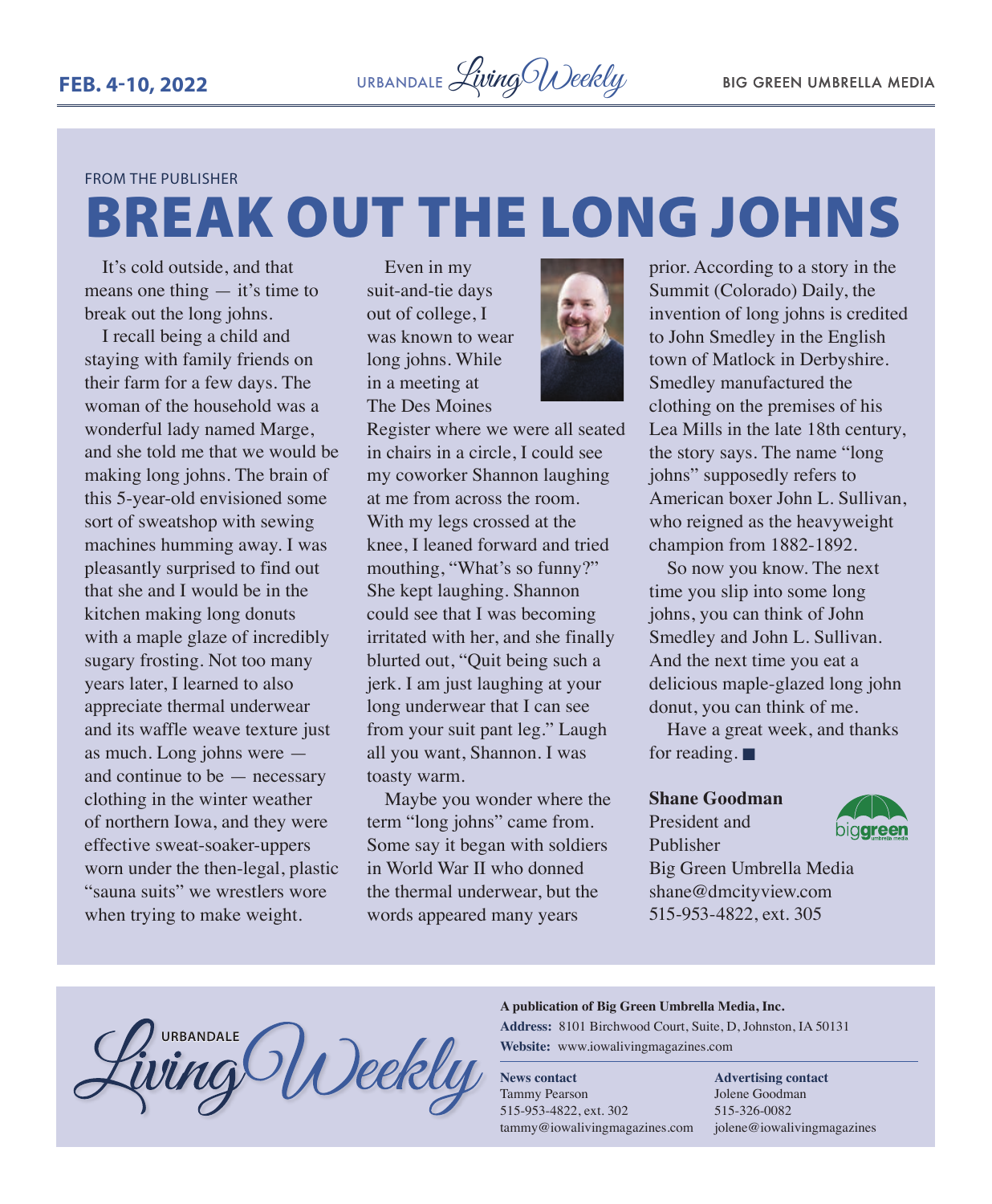

# ICE RINK OPEN

The Portable Ice Rink is now open and located just south of the Urbandale Public Library (open from dawn to noon for hockey players and from noon to dusk for all other skaters). If the red flag is up, the rink is unsafe to use and is closed. If the green flag is up, the rink is suitable for skating. Iowa Wild and Wells Fargo donated the rink to the City last year. To check the rink's status, visit https://www.urbandale.org/civicalerts.aspx?AID=1275.

## FIRE DEPARTMENT LAUNCHES NEW SMS ALERTS PROGRAM

To help keep you informed and improve emergency preparedness, the Fire Department has partnered with Dallas County Emergency Management Agency to send you text messages in emergency situations. These messages are "emergency" messages only (tornados, severe thunderstorm, high wind, flash flooding, extreme cold, and more). To receive these alerts, text "UFDAlerts" to 67283. Any warnings or emergencies will be delivered right to your phone. Be sure to follow the Fire Department on Twitter @UFDPIO and the City @CityofUrbandale for non-emergency information.  $\blacksquare$ 

### JOIN BOOK WORMS, LED BY A NATURALIST

In response to the feedback the library received from its community surveys, it will b e offering the following monthly book clubs starting in February.

• Book Chat meets the first Wednesday at 1 p.m. to discuss what participants are randomly reading.

• Double-Booked has two sessions to choose from, on the second Tuesday at 6 p.m. and fourth Wednesday at 1 p.m. to discuss a literary fiction or nonfiction title.

• Page Turners meets the third Thursday at 6 p.m. to discuss a mystery/ thriller title.

View all programs by visiting www.urbandalelibrary.org to find the online calendar and register or call 515-278-3945. Most events have limited space and require registration.  $\blacksquare$ 

### **WE WILL RUN YOUR URBANDALE NEWS ITEMS FOR FREE.** Email your news by Wednesday at 5 p.m. to: tammy@iowalivingmagazines.com or call 515-953-4822, ext. 302

### UHS SPORTS SCHEDULES

### **Friday, Feb. 4**

- 4:45 p.m. **Basketball:** Girls JV1 vs. Dowling Catholic
- 4:45 p.m. **Basketball:** Boys 10th vs. Dowling Catholic
- 6:15 p.m. **Basketball:** Girls Varsity vs. Dowling Catholic
- 6:15 p.m. **Basketball:** Boys 9th vs. Dowling Catholic
- 7:45 p.m. **Basketball:** Girls JV2 vs. Dowling Catholic
- 7:45 p.m. **Basketball:** Boys Varsity vs. Dowling Catholic

### **Saturday, Feb. 5**

9:00 a.m. **Bowling:** Boys JV/Girls JV Invitational @ Game Day Lanes

### **Monday, Feb. 7**

- 9:00 a.m. **Bowling:** Boys JV/Boys Varsity Central Conf Meet @ Game Day Lanes
- 6:00 p.m. **Basketball:** Girls JV1 vs. Des Moines Roosevelt
- 6:00 p.m. **Basketball:** Boys 9th vs. Des Moines Roosevelt
- 6:00 p.m. **Basketball:** Boys JV Game @ Indianola
- 7:15 p.m. **Basketball:** Girls JV2 vs. Des Moines Roosevelt
- 7:15 p.m. **Basketball:** Boys 9th @ Indianola

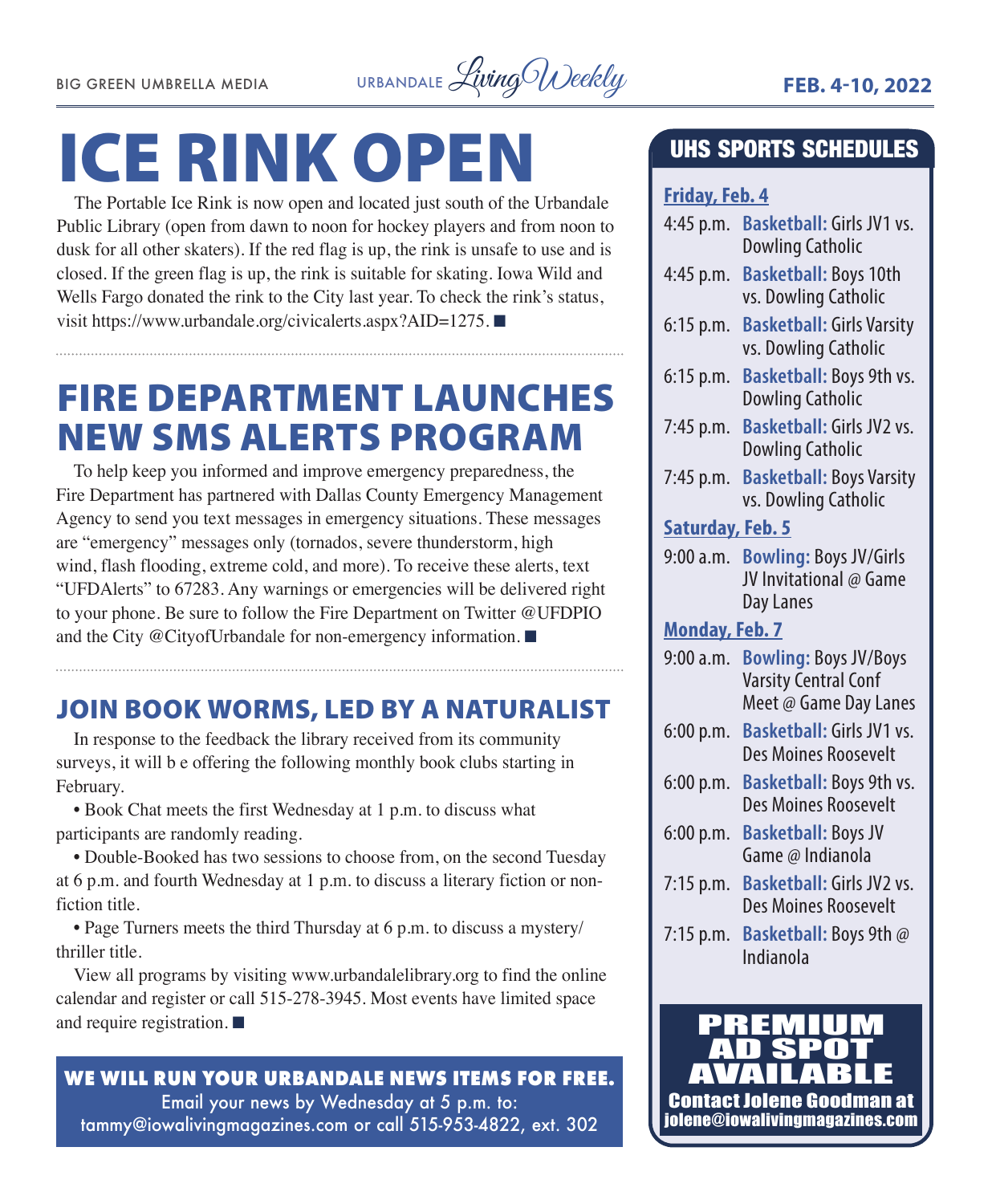

## FUNERAL NOTICES

*Funeral notices can be emailed to tammy@iowalivingmagazines.com.*

### **THEODORE JOHN WACHT**

Theodore John Wacht, 70, died Jan. 31, 2022, at EveryStep Hospice Kavanagh House in Des Moines. He was born in Adel but spent the majority of his life in Urbandale and graduated from Urbandale High School in 1971. He worked for the Urbandale Athletic Department from 1985 until retiring in 2013. During his years at Urbandale, he was the assistant to the athletic director; kept the official scorebook for varsity girls' basketball for many years; coached junior high girls' basketball, softball, and volleyball; and was an avid J-Hawk fan and supporter. He worked for the IGHSAU at the girls' state

basketball tournament an official scorebook keeper. Prior to retirement, Ted kept the official scorebook for the Drake men's basketball team as well.

Per Ted's wishes, there will be no services. His cremains will be interred at a private family ceremony at East Linn Cemetery north of Redfield. A full obituary is online at www.caldwellparrish.com  $\blacksquare$ 

### **THOMAS WAYNE MARKLE**

Thomas Wayne Markle died peacefully at home Jan. 23, 2022. He was a 1983 graduate of Ventura High School. While in high school he was involved with Voc. Ag, FFA and in 4-H. He attended Iowa Lakes Community College where he specialized in construction. He later moved to Fort Collins, Colorado, and worked as a carpenter.

In 1991, Tom married Teri Cowger and lived on an acreage near Ventura. They had two children. In 2013, he moved to Grimes and worked for CKF and Home Depot.

A gathering for friends and family was held Jan. 28 at Iles Westover Chapel.  $\blacksquare$ 

### **RYAN FRED SMITH**

Ryan Fred Smith died surrounded by family on Jan. 21, 2022, at Iowa Methodist Hospital. Ryan fought many health issues; in 1993 he became paralyzed from the waist down due to an auto accident. Later on, he became diabetic. In the latter years of his life, he fought infections, where that battle was lost.

He attended Olmstead Elementary, Urbandale Jr. High School, and Dowling Catholic High School. Ryan enjoyed wrestling and soccer. He is survived by his mother Jane Barnes, father Ronald Smith, sister Dawn Garrett and step-mother Carol Smith, and other relatives and friends.  $\blacksquare$ 

### **JOSEPH ANTHONY PAGANO**

Joseph Anthony Pagano, 41, died unexpectedly on Jan. 24, 2022, at the University Of Iowa Hospital in Iowa City. He grew up in Urbandale and attended St. Pius X school. He was a graduate of Dowling Catholic High School and continued his education at UNLV in Las Vegas. After college, Joe moved back to Iowa and went on to work for several family businesses.

Joe is survived by his wife, Molli Pagano and many other relatives and friends.

A vigil service was held Jan. 31 at Westover Funeral Home in Des Moines. A funeral Mass was held Feb. 1 at St. Pius Catholic Church. Burial followed at Glendale Cemetery in Des Moines.



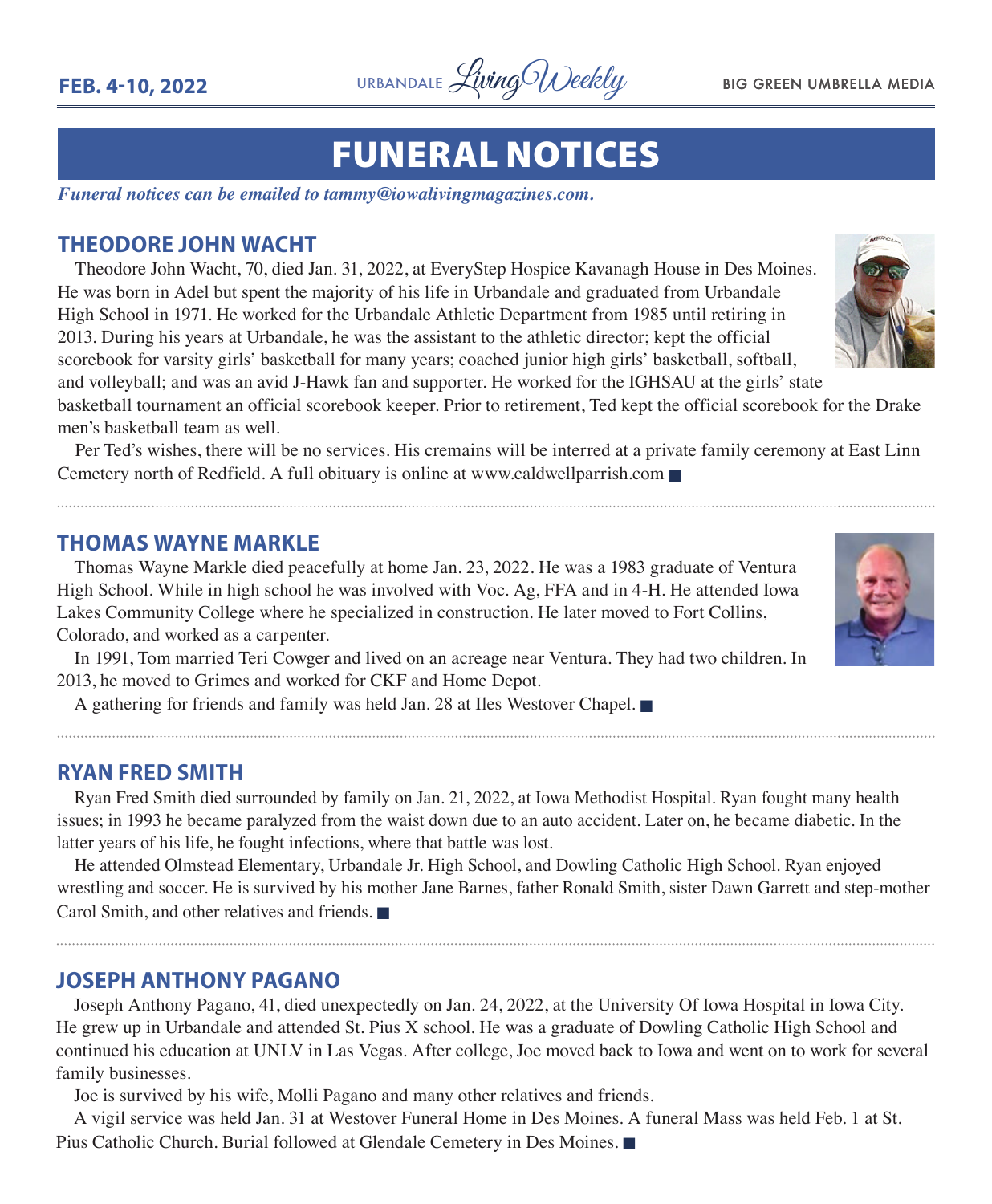BIG GREEN UMBRELLA MEDIA URBANDALE *Living Weekly* FEB. 4-10, 2022

## FUNERAL NOTICES

*Funeral notices can be emailed to tammy@iowalivingmagazines.com.*

### **DOROTHY WALKER**

Dorothy Walker, 95, died Jan. 24, 2022. She married Cecil Walker, July 30, 1948. He preceded her in death. A celebration of her life was held at The Mission Church in Urbandale on Jan. 29. A full obituary can be found online at www.merlehayfuneralhome.com.



### **RONALD EUGENE HOWARD**

Ronald Eugene Howard, 63, of Urbandale, died at home on Jan. 20, 2022. He retired from serving in the U.S. Navy as a cook on the USS Ramage. After retirement, he lived in Corpus Christi, Texas, and worked for the U.S. Postal Service, eventually transferring to the



Des Moines Main Post Office. He retired in August of 2021. Services were held Jan. 29 at McLaren's Resthaven Chapel.

### **EMMA PAVON**

Emma Esther Pavon, 91, died Jan. 28, 2022. She and her husband, Dr. Sixto J. Pavon, who preceded her in death, were married in Cuba in 1949. In July 1968, they chose to emigrate to the United States to seek a better life for their young family. They moved to Des Moines in 1974.



Funeral services were held Feb. 1 at Caldwell Parrish Funeral Home & Crematory. Burial followed at Glendale Cemetery. A full obituary can be found at www.  $calw$  ealdwellparrish.com.

### **WE WILL RUN YOUR URBANDALE NEWS ITEMS FOR FREE.**

Email your news by Wednesday at 5 p.m. to: tammy@iowalivingmagazines.com or call 515-953-4822, ext. 302

### OWL YOU NEED IS LOVE

Join Polk County Conservation Saturday, Feb. 12, 10:30 a.m. to celebrate Iowa's true winter romantics…the owls! By Valentine's Day, owls are often sitting on a nest of eggs. Learn why owls court in winter and which owls call Iowa home. This free program is for ages 5 and older and is held at Jester Park Nature Center. Registration required by Feb. 11. Register online at https://www.  $polkcountyiowa.gov/conservation/.\blacksquare$ 

### KNEE-HIGH NATURALISTS

Are you ready to get outside and explore? Join Knee-High Naturalists Feb. 16, 10 a.m. at Jester Park and hear a story followed by some outdoor fun. The topic will be Reptiles & Amphibians. As naturalists, participants will hike, investigate, and navigate through the trails and grounds of Jester Park as they learn what makes the outdoors such an amazing place. Come dressed to be outside. Registration required the day before this free event recommended for ages 3-6. Register online at https://www.polkcountyiowa.gov/  $conservation/$ .

### ANIMAL GUIDES MEDITATION

Each animal in our world offers powerful messages, healing and wisdom simply by being itself. Join Kara Simons for a guided meditation and discussion honoring our energetic and physical connections with animals as teachers and guides Wednesday, Feb. 16, at 6 p.m. at Jester Park Nature Center. Reframe your perception and explore the rich symbolism of animal characteristics and attributes, from birds to mammals to reptiles, amphibians and insects. Cost is \$15 and the event is for ages 14 and older. Registration required by Feb. 14. Register online at https://www.polkcountyiowa. gov/conservation/.  $\blacksquare$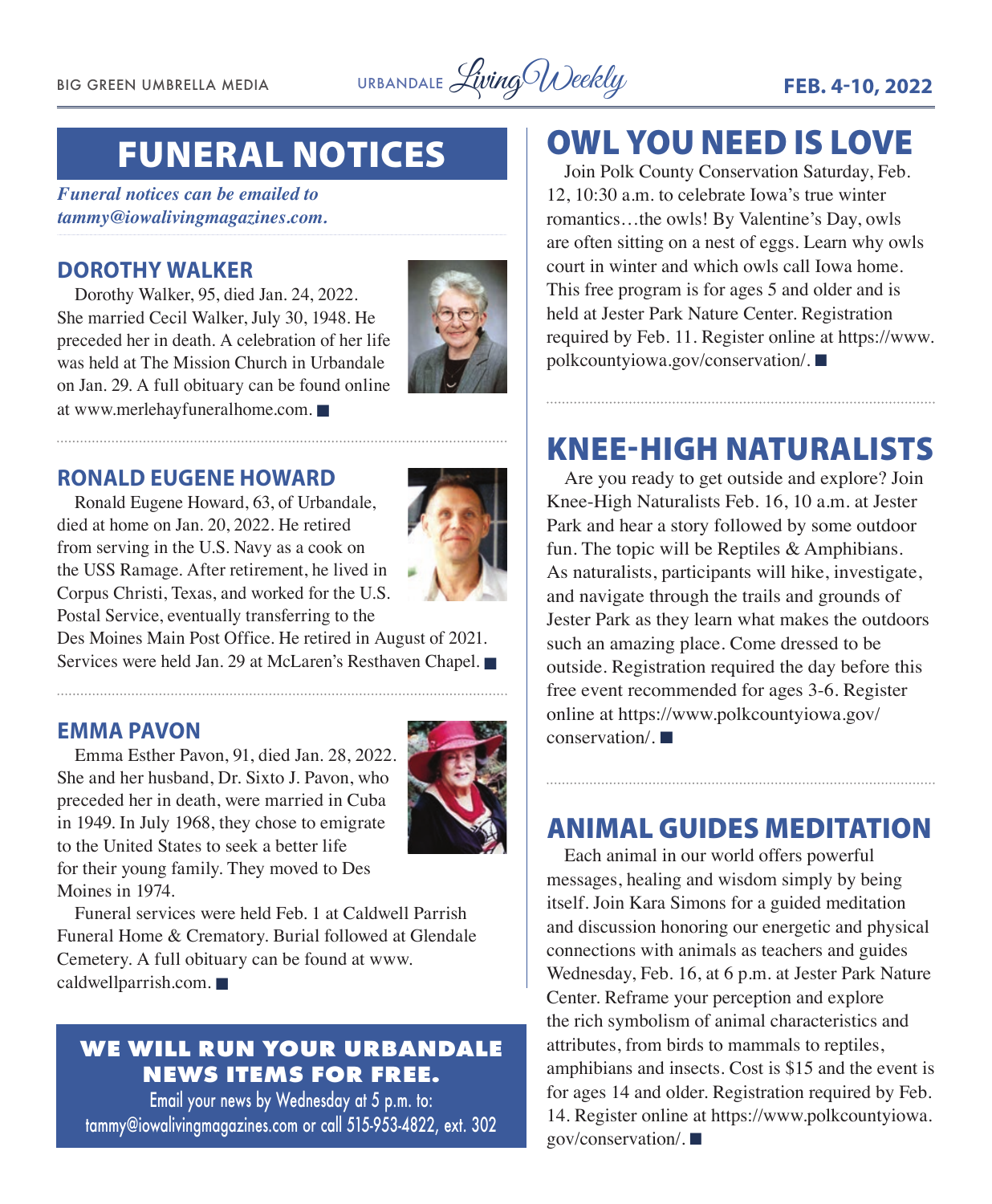#### **EVENTS IN THE AREA** EMAIL EVENT INFORMATION TO<br>TAMMY@IOWALIVINGMAGAZINES.COM

### LIL DURK IN CONCERT

### **Horizon Events Center, 2100 N.W. 100th St. in Clive Saturday, Feb. 5, 6 p.m.**

Durk Derrick Banks, or Lil Durk, garnered a cult following with the release of his "Signed to the Streets" mixtape series. That led to a record deal with Def Jam Recordings and his debut studio albums, "Remember My Name" and "Lil Durk 2X." www. horizoneventscenter.com.

### ERIC CHURCH - THE GATHER AGAIN TOUR **Wells Fargo Arena, 730 Third St. in Des Moines Saturday, Feb. 12, 8 p.m.**

For more information, visit www.iowaeventscenter. com.



### 'TOOTSIE' **Feb. 8-13 Des Moines Civic Center, 221 Walnut St.**

The Willis Broadway Series returns with "Tootsie." For more information, visit www. desmoinesperformingarts.org.

### CAT SHOW

### **Saturday - Sunday, Feb. 12-13 Iowa State Fairgrounds**

A flood of fancy-footed felines compete for various awards and distinctions. This Fairgrounds event will be at E. 30th and University in Des Moines in the Animal Learning Center. For more information, visit www. iowastatefairgrounds.org.



### CITYVIEW CHOCOLATE WALK **Friday, Feb. 25, 5-9 p.m. West Glen Town Center, 5465 Mills Civic Parkway, West Des Moines**

Like chocolate? Like chocolate drinks? They you'll love this event. CITYVIEW and West Glen Town Center once again present the Chocolate Walk. For a ticket price of \$20 (\$30 at the door), attendees will receive 10 drink tickets that can be redeemed for sample cocktails at participating venues. Attendees will also be provided tickets for chocolate dessert samples at participating retail stores. Find the registration link at https://chocolatewalk.dmcityview. com.

### 'THE REVOLUTIONISTS'

### **Tallgrass Theatre Company, 2019 Grand Ave., West Des Moines**

### **Feb. 4-20**

Four beautiful, tough women lose their heads in this irreverent, girl-powered comedy. www.tallgrasstheater. org

### IOWA WOLVES HOME GAMES

**Saturday, Feb. 5 vs. Agua Caliente Clippers/ Clippers, 7 p.m. Sunday, Feb. 6 vs. Austin Spurs/Spurs, 4 p.m. Tuesday, Feb. 8 vs. Austin Spurs/Spurs, 10:30 p.m. Wells Fargo Arena, 730 Third St., Des Moines**

For more information, visit iowa.gleague.nba.com.  $\blacksquare$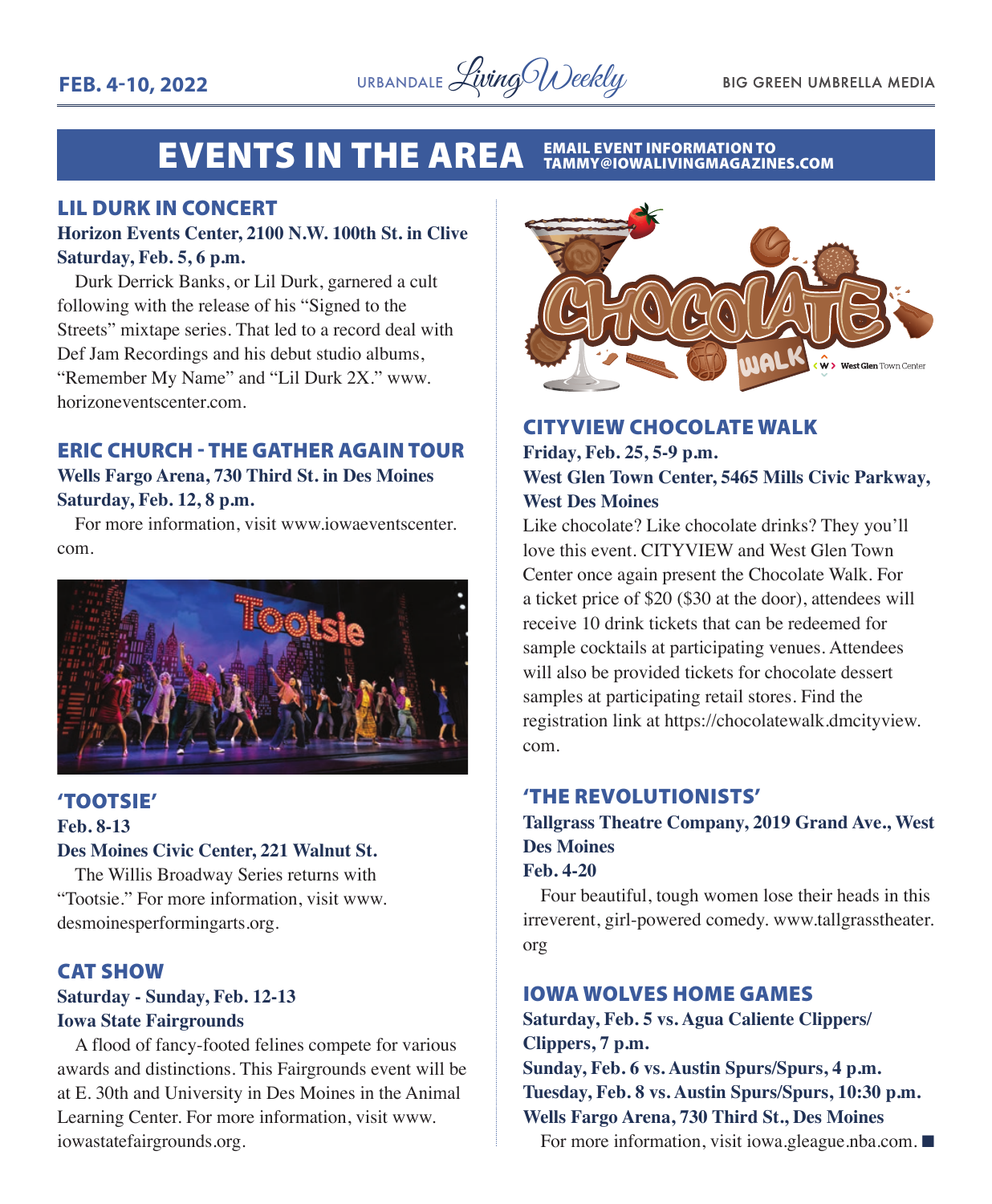

## COOKING SWAPS TO HELP MANAGE CHOLESTEROL RECIPE



*(Family Features)* When cooking, keep in mind small changes that can make a big impact on heart health.

High cholesterol is one of the major controllable risk factors for heart disease and stroke, with about 38% of American adults diagnosed with high cholesterol, according to the American Heart Association. It can be managed by getting levels regularly tested and making lifestyle changes like eating a heart-healthy diet.

**• Reduce saturated fat** – Select lean cuts of meat or opt for plant protein, limit processed meats, broil or bake rather than pan-fry meats and remove skin from poultry before cooking.

**• Eat more fish** – Fish can be fatty or lean, but it's still low in saturated fat. Choose oily fish like salmon or trout, which are high in omega-3 fatty acids.

**• Use liquid oils in place of solid fats** – For roasting, sauteing and more, use non-tropical liquid vegetable oils like canola, safflower, soybean or olive instead of butter, lard or shortening.

**• Lower dairy fats** – Low-fat, fat-free or non-dairy milk can be used in many recipes instead of whole milk or half-and-half.

**• Increase fiber and whole grains** – Add high-fiber vegetables to meals, serve fruit instead of juice and try brown rice instead of white.

These simple tips and better-for-you recipes like Chicken Tortilla Soup can help you eat healthy without sacrificing taste.

Find tips for managing cholesterol and other risk factors at heart.org/cholesterol.

#### CHICKEN TORTILLA SOUP

*This recipe is reprinted with permission from "Healthy Slow Cooker Cookbook, 2nd Edition." Copyright 2018 by the American Heart Association. Published by Harmony Books, an imprint of Penguin Random House, LLC.* 

#### **Servings:** 4

1 pound boneless, skinless chicken breasts, visible fat discarded, cut into 1/2-inch cubes 2 cups frozen whole-kernel corn, thawed 2 cups fat-free, no-salt-added chicken broth 1 can (14 1/2 ounces) no-salt-added, diced tomatoes, undrained 1/4 cup finely chopped onion 1 teaspoon sugar 1 teaspoon ancho powder 2 medium garlic cloves, minced 1/4 teaspoon salt 2 corn tortillas (6 inches each), cut into 1/4-inch-wide strips 1 corn tortilla (6 inches), torn into pieces 2-4 tablespoons snipped fresh cilantro 1/4 cup finely chopped avocado 1/4 medium red bell pepper, cut into matchstick-size strips **Directions:** In slow cooker, stir chicken, corn, broth, tomatoes, onion, sugar, ancho powder, garlic and salt. Cook, covered, on low,

6-8 hours, or on high, 3-4 hours.

Preheat oven to 350 F.

On baking sheet, arrange tortilla strips in single layer. Bake 8-10 minutes, or until crisp. Transfer baking sheet to cooling rack. Let strips stand 15 minutes, or until cool. Transfer to airtight container and set aside.

When soup is ready, transfer 1 cup to food processor or blender. Stir in tortilla pieces. Let mixture stand 1 minute. Process until smooth. Stir mixture into soup. Stir in cilantro.

Ladle soup into bowls. Sprinkle with avocado, bell pepper and reserved tortilla strips.